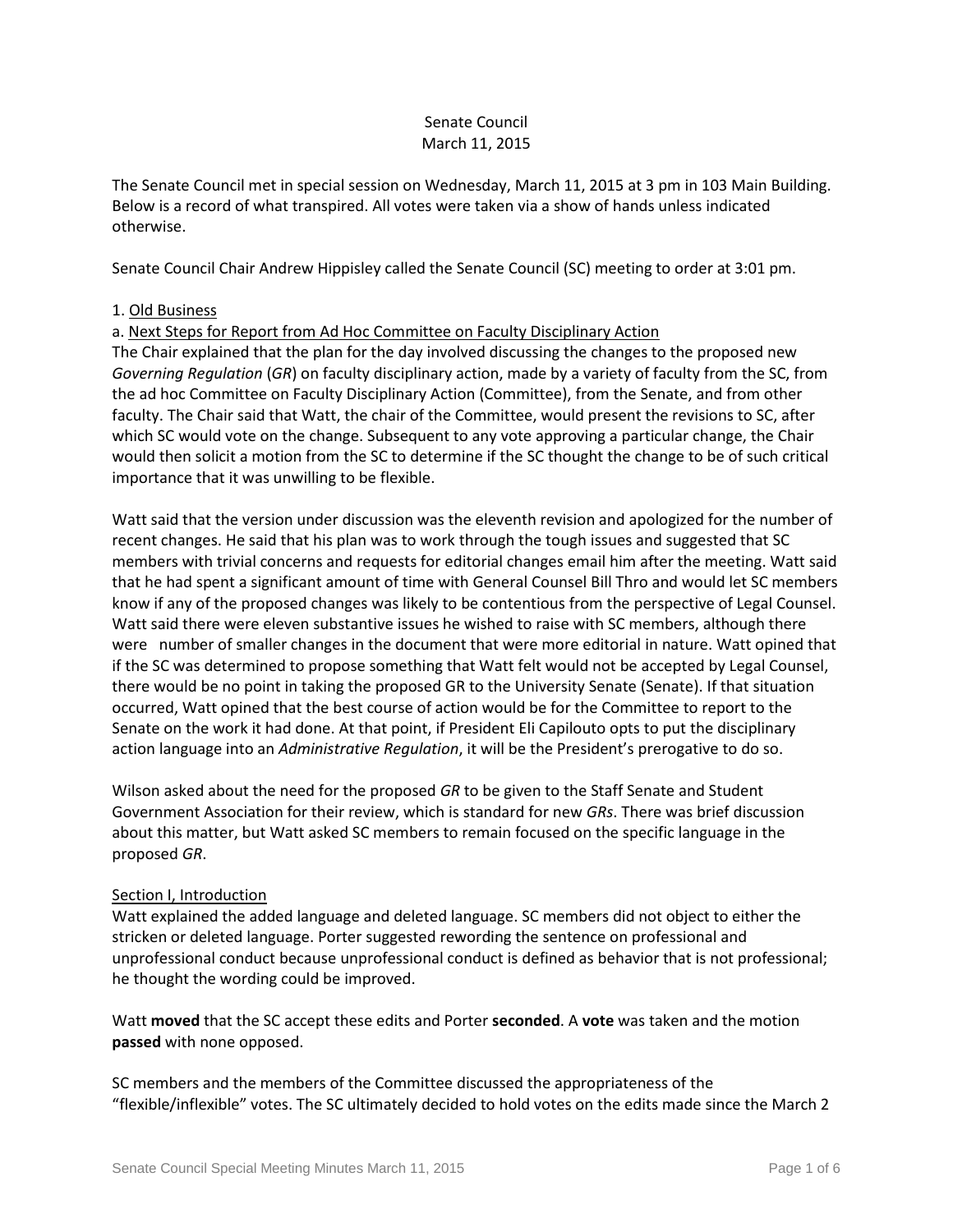SC meeting and direct the Chair and Watt to meet with General Counsel Thro to discuss the changes with him. After Watt and the Chair report back to the SC, further decisions can be made about compromising.

Blonder asked for additional information about what "constitutional rights" meant or implied in the last paragraph of Section 1. Watt replied that he was unsure as to the rationale for the language, but would check with Counsel Thro.

### Section II, Scope

Watt said that no substantive changes were made to this section. Blonder advocated for adding "librarians" to the list, but others thought the introductory sentence was sufficiently broad to cover the Librarian Title Series.

Watt explained that the new language in the third paragraph ("This regulation is separate and distinct from…clinical rights and clinical responsibilities…federally mandated Title IX Sexual Assault procedures.") was intended to show that the proposed new *GR* is intended to cover situations that do not impinge upon or affect clinical privileges. In essence the language differentiates between the rights of faculty versus hospital privileges. There was some concern that the language was not clear about its intent, but there were no objections to the philosophical idea behind the sentence.

## Section III, Entities Affected

There were no revisions to this section.

## Section IV, Procedures

Watt said that the sentence in the second paragraph of "B. University Investigation" was intended to prevent an administrator (chair, dean, etc.) from using the disciplinary process to essentially harass a faculty member who they consider to be a thorn in their side. Watt said he received a suggestion to add "vindictive and/or baseless" but he did not think the added language was particularly helpful. Grossman suggested editing the "trivial, vindictive and/or baseless" sentence (something like 'any person who has evidence of or suspects unprofessional conduct by a faculty member') and also moving it to Part A of Section IV, so that it falls under the heading of "Allegations."

Watt explained that Thro and the President want to be sure anyone in the community can make a complaint, hence the broad language about who can make an allegation. Blonder suggested requiring the report to be written, but Watt explained that there are currently hotlines people can call to make reports, so verbal reports also need to be accepted. Guest Marcy Deaton, associate legal counsel, explained that three specific areas currently receive information from hotline calls: Corporate Compliance; Human Resources; and Legal Counsel.

There was lengthy discussion about what wording could be used instead of "trivial, vindictive and/or baseless." Bailey asked if every allegation would be reported to Legal Counsel; Watt opined that some transgressions, such as smoking in one's office, would probably not rise to the level of needing Legal Counsel input, but that it was not clear regarding when a report needed to go all the way up the chain of command and when a report could be taken care of at the departmental or college level.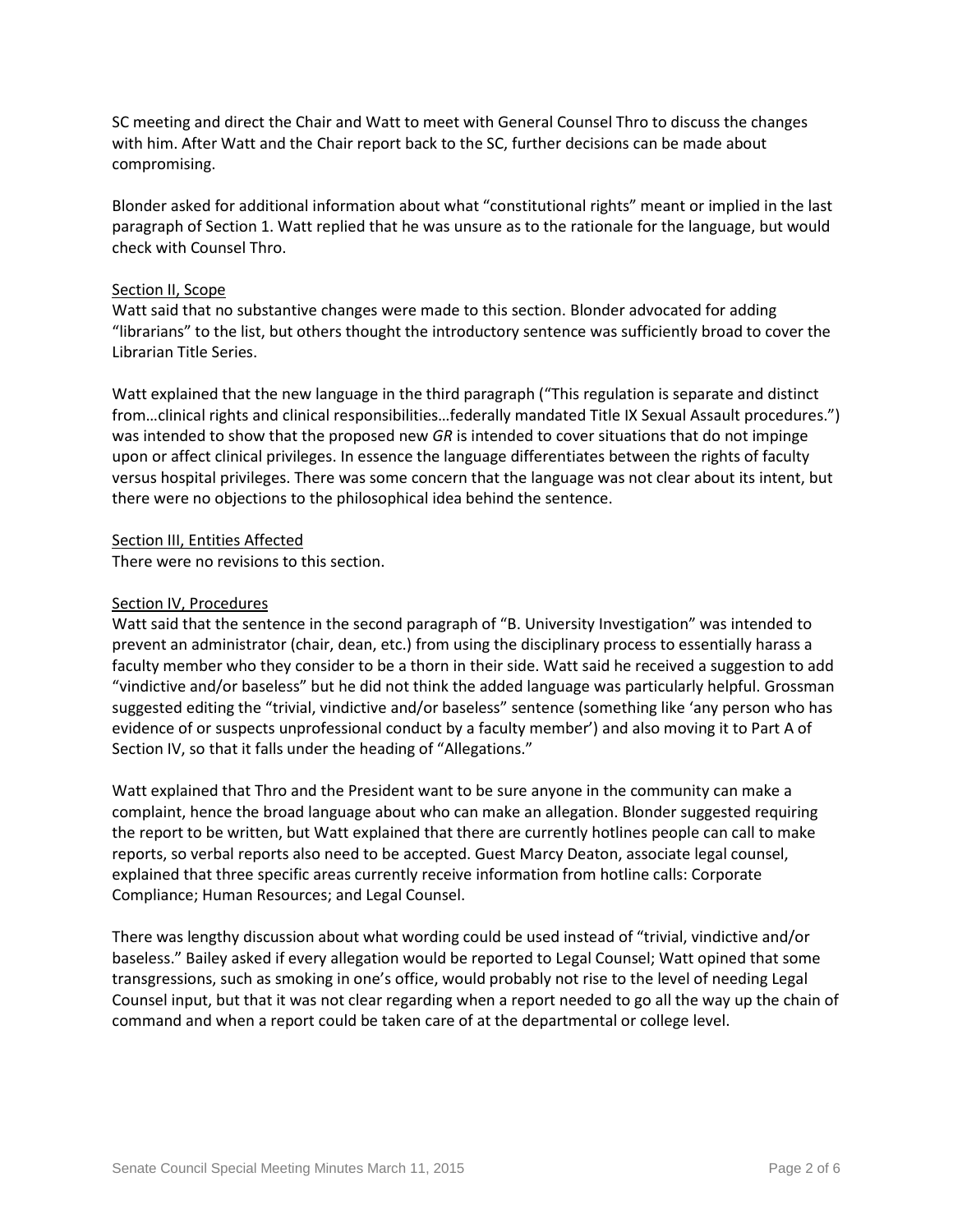Grossman **moved** to revise the first sentence of *Section IV.A* ("Procedures," "Allegations"). There was brief discussion and Grossman **withdrew** his motion. After additional discussion, Grossman **moved** to amend the "trivial, vindictive and/or baseless" sentence to one with better wording [below]<sup>1</sup>.

Trivial, vindictive and/or baseless aAllegations against a faculty member made other than in good faith, particularly by a member of the University community, may rise to the level of harassment and bring the Complainant under scrutiny as delineated in these regulations.

McCormick **seconded**. There being no further discussion about the sentence, a **vote** was taken and the motion **passed** with none opposed.

Moving to the next area of the document, Watt said that some revisions were made to the list of possible sanctions in *Section IV.C.3*, specifically removal from an endowed chair or professorship position. In addition, Watt said the sentence about suspension was also added to better describe what suspension entails. Guest Connie Wood (AS/Statistics), who was a member of the ad hoc Committee on Faculty Disciplinary Action, said that the intent was to be sure that different types of suspension, such as suspension from teaching and suspension from research responsibilities, were treated individual and appropriately.

Grossman referred to the comments submitted by a senator about the proposed *GR*; the senator recommended adding language to ensure the sanctions are commensurate to the offense. Grossman opined that such language would be helpful and ought to be added. Grossman **moved** to add t to the end of the section defining suspension the following sentence: "The sanctions should be commensurate to the offense." Mazur **seconded**. There being no further discussion about this sentence, a **vote** was taken and the motion **passed** with none opposed.

Blonder pointed out that there was a possible problem of timing regarding time periods within which action must be taken – in one instance, a dean must schedule a meeting with the faculty member within 21 days of notification, but a previous paragraph gives the faculty member seven days in which to give a written response. Blonder expressed concern that a dean could call a meeting prior to receipt of the written response. Watt said he would check the document to be sure time frames did not overlap. Guest Liz Debski (AS/Biology), who was a member of the ad hoc Committee on Faculty Disciplinary Action, said that oral notice should not be sufficient – verbal communication was too open to misinterpretation, so written notification should be the standard.

Watt noted that a significant addition was made to the end of *Section IV.E.1*; it involved slight modifications in procedure for chairs, deans, and individuals above the level of the dean, including the positions of president and provost.

Blonder asked that Section IV.D.2 include language that requires the identified faculty to be available to serve on an inquiry panel and hearing panel. There was discussion about adding language that guarantees a diverse pool, but ultimately there was consensus around the idea that it will simply be the responsibility of the SC to be sure to send a diverse pool of SC-approved

l  $1$  Strikethrough denotes deleted text; underlining denotes added text.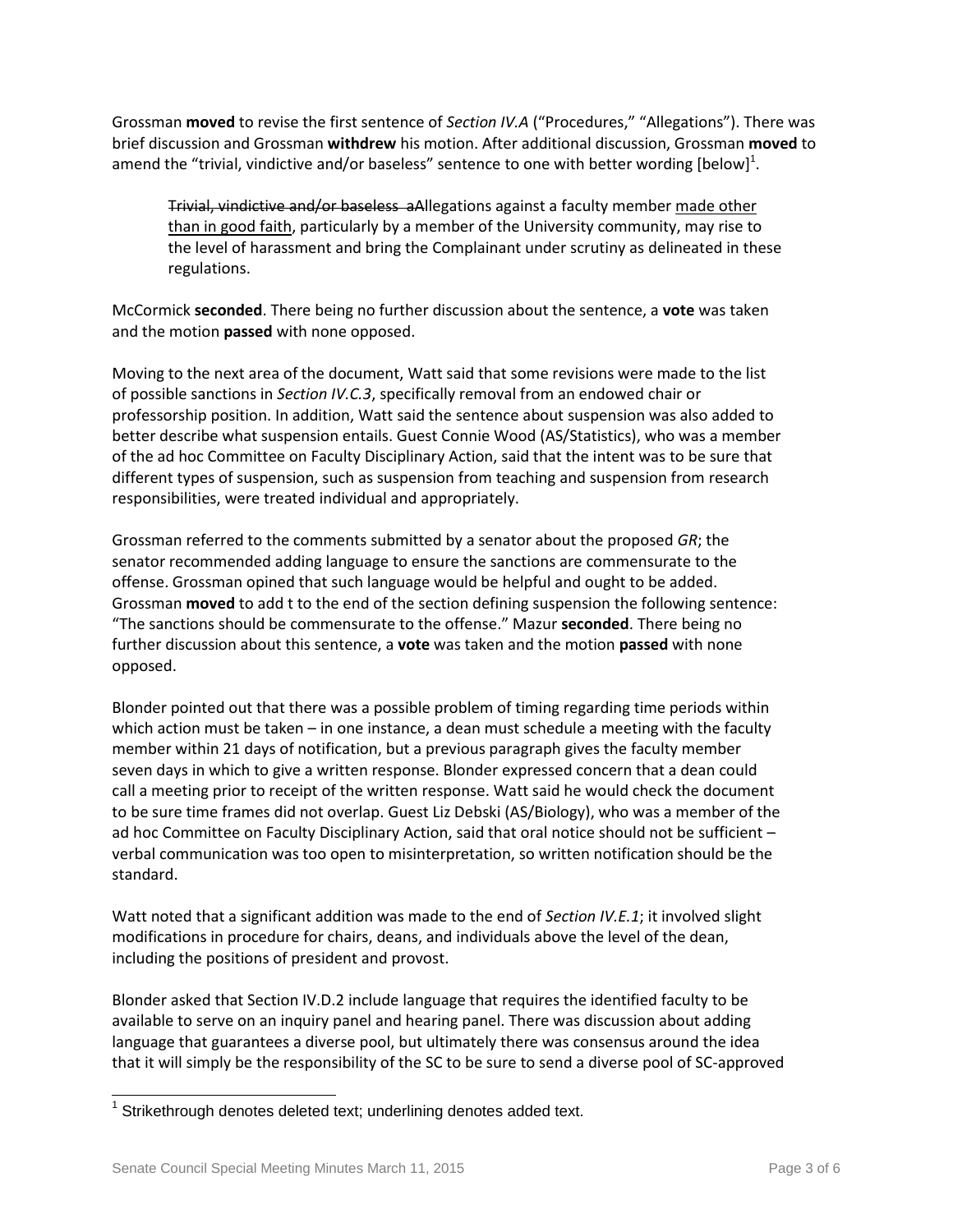nominees to the President. In response to Porter, Wood commented that the purpose was to ensure a random procedure is used so that every person in the pool is equally likely to be chosen.

Moving back to *Section IV.E.1*, Watt said that the composition of the inquiry panel will change if the accused is a department chair, a dean, or above. The change is to involve more faculty in the panels. Wood added that the new language first explains how to deal with allegations against a department chair or dean, then the language addresses someone in an administrative position above the dean level, and the last sentence deals with allegations against the person who serves as president. Kraemer commented that the upper-level administrators have something more akin to a jury by their peers (additional members on the panels) but that rank-and-file faculty will not have a pool of peers – the faculty member will be judged by one peer and two administrators. Watt explained that the two administrators (representatives from Human Resources and from the Provost's office) are there to ensure parity of disciplinary action for faculty and staff, as well as to ensure parity of disciplinary action across colleges. Watt commented that he believed Thro would not be willing to change that composition.

There was extensive discussion about the composition of the inquiry panel and hearing panel, specifically the number of faculty on the panels. Wilson opined that the gist of the problem related to trust, and if there is one faculty member, compared to two administrators, it should not be called a faculty inquiry panel. Wilson opined that this would be the ideal place for an employee ombud to play a role, if UK had one.

Wilson **moved** that the SC express its support of the proposed added language in *Section IV.E.1 (*about panel compositions for those above the level of rank-and-file faculty). Porter **seconded**. A **vote** was taken and the motion **passed** with none opposed.

The Chair called for a brief break about 4:20 pm. The meeting reconvened about 4:25 pm.

Watt said that there was one last substantive change to *Section IV*, in *F.9*. Watt said that the language as amended removes the opportunity for a dean to appeal to the President if the hearing panel finds the faculty member not guilty of unprofessional conduct. Watt noted that Thro would likely oppose this revision. No one present spoke against the revision.

Watt **moved** that the SC approve the removal of the ability for a dean to appeal the inquiry panel's decision and Wilson **seconded**. A **vote** was taken and the motion **passed** with none opposed.

Watt noted that the language in *Section VI* about requiring Board of Trustees (Board) approval for involuntary leaves of absence was symmetrical to the existing requirement that voluntary leaves of absence must also be approved by the Board. In response to Grossman, Watt said that it was his expectation that if the Senate's Advisory Committee on Privilege and Tenure was involved, that involvement would probably occur prior to implementation of any sanctions. Watt noted that the language was purposely broad so it would accommodate multiple situations, including ones in which a faculty member must be removed from campus in situations such as threatening violence, etc. Watt thought that leaving it up to good judgment was most appropriate.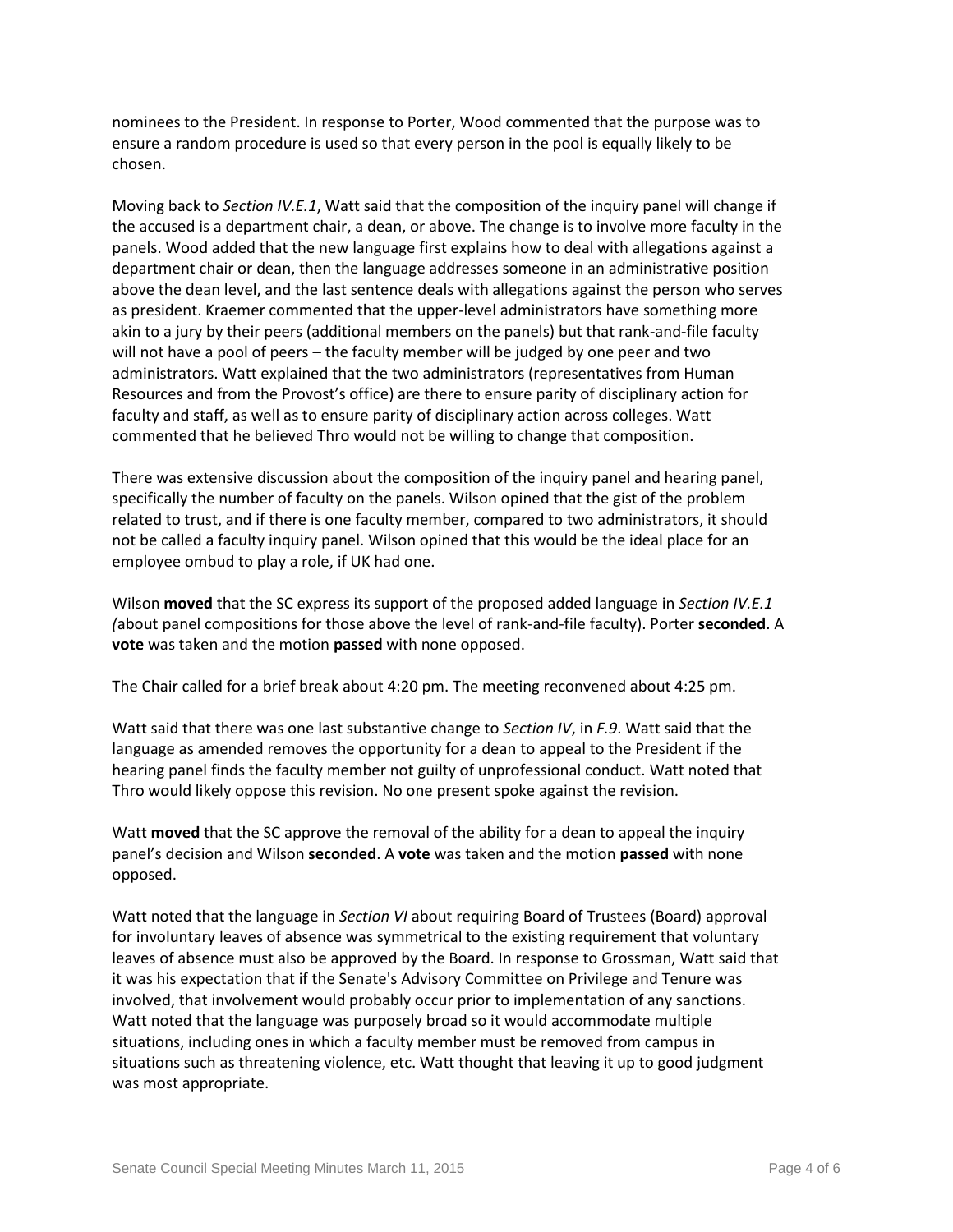Watt thanked the ad hoc committee for all the time and effort that went into the proposed new *GR*. Given that all the substantive issues were discussed, Watt said he would like to have an open discussion on the proposed new *GR*. Wood said that there was a discrepancy between a de novo review in *G.2* and dismissal of charges in *F.9*.

Grossman asked about the intent of "conclusions of law de novo" in *Section IV.G.2*, but no one was able to explain the purpose of that phrase. Deaton commented that a judge can determine which documents and witnesses are compelling and which are not. Deaton opined that the language probably meant that the President would use his discretion when reviewing evidence. There was extensive discussion about the language and that it would probably not be understandable to the average faculty member.

Wilson asked and received confirmation that the edited language reviewed during the day's meeting allowed only for a faculty member to appeal and not for an administrator to appeal. Pienkowski asked about the removal of the standard of "a preponderance of evidence" in *Section IV.f.6*, which was replaced with "clear and convincing evidence." Watt said that "preponderance of evidence" was a lower bar than "clear and convincing evidence." Pienkowski asked why the higher bar was not used because a possible sanction would be revocation of tenure. Deaton noted that once a situation approached the possibility of revoking tenure, *Governing Regulations X* would apply. There was brief discussion about this language. In response to Pienkowski, Watt said he did not think Thro would approve of the change.

Mazur **moved** to accept the substitution of "clear and convincing evidence" for the previous "preponderance of evidence" statement. McCormick **seconded**. A **vote** was taken and the motion **passed** with none opposed.

The Chair asked if there were any further comments from SC member or from ad hoc committee members, but there were none. Those present thanked Watt and the ad hoc committee members for all their work. Watt requested that the Chair accompany him [Watt] to the meeting with General Counsel Thro to discuss the revisions voted upon by SC to the draft *GR* document. Specially Watt asked that the Chair accompany him 'as a witness' and to support the 'positon of the Senate Council' on the draft document. This collaborative and supportive approach from SC to support the agreed upon revisions and the work of the ad hoc Committee is needed to have an accurate and complete compilation of the work of the SC on this matter.

Watt also asked for careful and professional discretion from SC members on the document draft revisions so that negotiations with Thro might proceed in a clear and uncontaminated process.

The Chair noted that an unrelated item had come up earlier in the day – Associate Provost for Undergraduate Education Ben Withers requested a change to the deadline for submission of midterm grades, as outlined in *Senate Rules 6.1.3.A*, due to the recent snow closings. The change would allow faculty to submit their grades through midnight on Monday, instead of requiring the grades to be entered by Friday at midnight. The Chair said that he had the authority to waive the pertinent *Senate Rule* on his own, but because the SC was meeting he opted to have the body make the decision on behalf of the Senate.

Wilson **moved** to extend the deadline until Monday, due to the recent snow days and Mazur **seconded**. A **vote** was taken and the motion **passed** with none opposed.